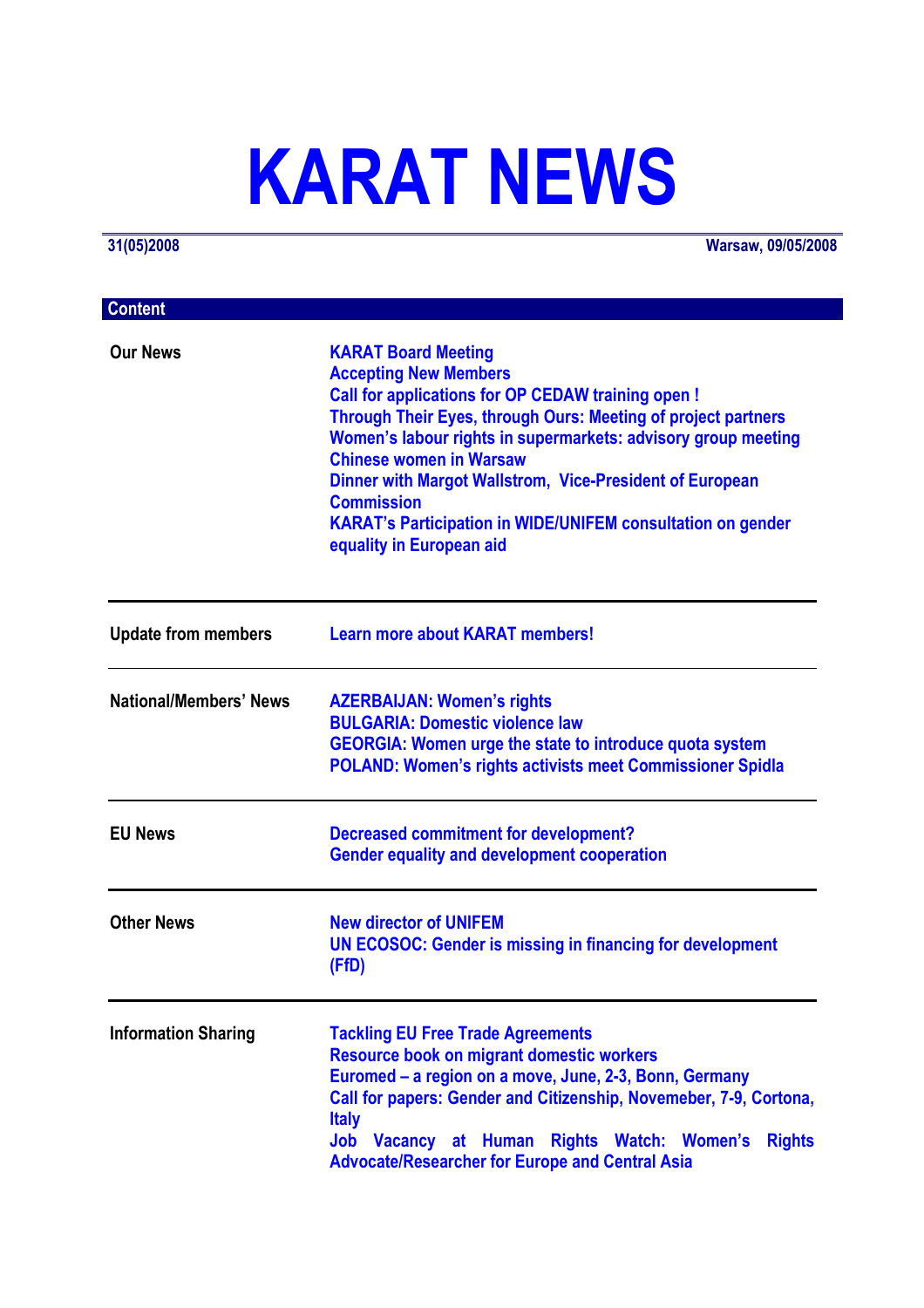## **Our News**

## **KARAT Board Meeting**

On 16th and 17th of May KARAT Board and Advisory Body members are going to meet in Warsaw on its first of two annual meetings. This time the most important issues to be discussed are: KARAT's program for the years 2009-2012, and networking with members. This will be the first Board Meeting to be held in KARAT new office. Hard work and fruitful discussions are predicted.

#### **Accepting New Members**

Traditionally before the Board Meeting is coming KARAT Coalition invited gender focused organization from CEE& CIS region to apply for membership till Friday,  $9<sup>th</sup>$  of May. To become a member the applying organization needed to provide KARAT Secretariat with the filled membership form, two recommendations from organizations already being a member and the letter of motivation. The applications will be reviewed during Karat Board meeting on 16-17 May.

For more information concerning KARAT Coalition membership please write to Kasia Staszewska at: kasia.staszewska@karat.org.pl

### **Call for applications for OP CEDAW training open !**

KARAT Coalition together with project partners in Belarus, Georgia, Moldova and Ukraine invites applications for participation in the training on the Optional Protocol to CEDAW which will take place in Warsaw, Poland, on 10-13 September 2008. The training is organized in cooperation with IWRAW Asia Pacific within the project *Building towards Eastern European and Central Asia NGO Coalition on Optional Protocol to CEDAW* implemented by KARAT Coalition and supported by OXFAM Novib. The training is intended for women's rights activists recommended by women's NGOs from Belarus, Georgia, Moldova, Poland and Ukraine. It will provide the participants with the improved knowledge of how to identify the discrimination against women in the local context and how to address it under the Optional Protocol to CEDAW. The participants of the training will be identified on the basis of the specified criteria.

For the full text of the call and the application form please contact Ola Solik aleksandra.solik@karat.org.pl or project partners in: Belarus – PA Women's Independent Democratic Movement petina@open.by: Georgia – Women's Political Resource Center wprc@wprc.org.ge and Ukraine – Ukrainian Women's Fund - olena@uwf.kiev.ua or wicc@public.icyb.kiev.ua

# **Through Their Eyes, through Ours: Meeting of project partners**

On 22nd and 23rd of April, 2008 KARAT Coalition hosted the first strategic meeting of the partners, working together on the project *Through Their eyes, Through ours: Rising Publics Awareness about development problems faced by women from developing countries from EU Eastern Neighbourhood, Balkans and Central Asia* cofinanced by European Union. The representatives of the partner's organisations from Slovak Center for Communication and Development (Slovakia), Permaculture and Peacebuilding Centre Shtip (Macedonia), Gender Media Caucasus Association (Georgia), WIDE (Belgium) and Womnet (Germany) met in KARAT Secretariat's new office in order to discuss objectives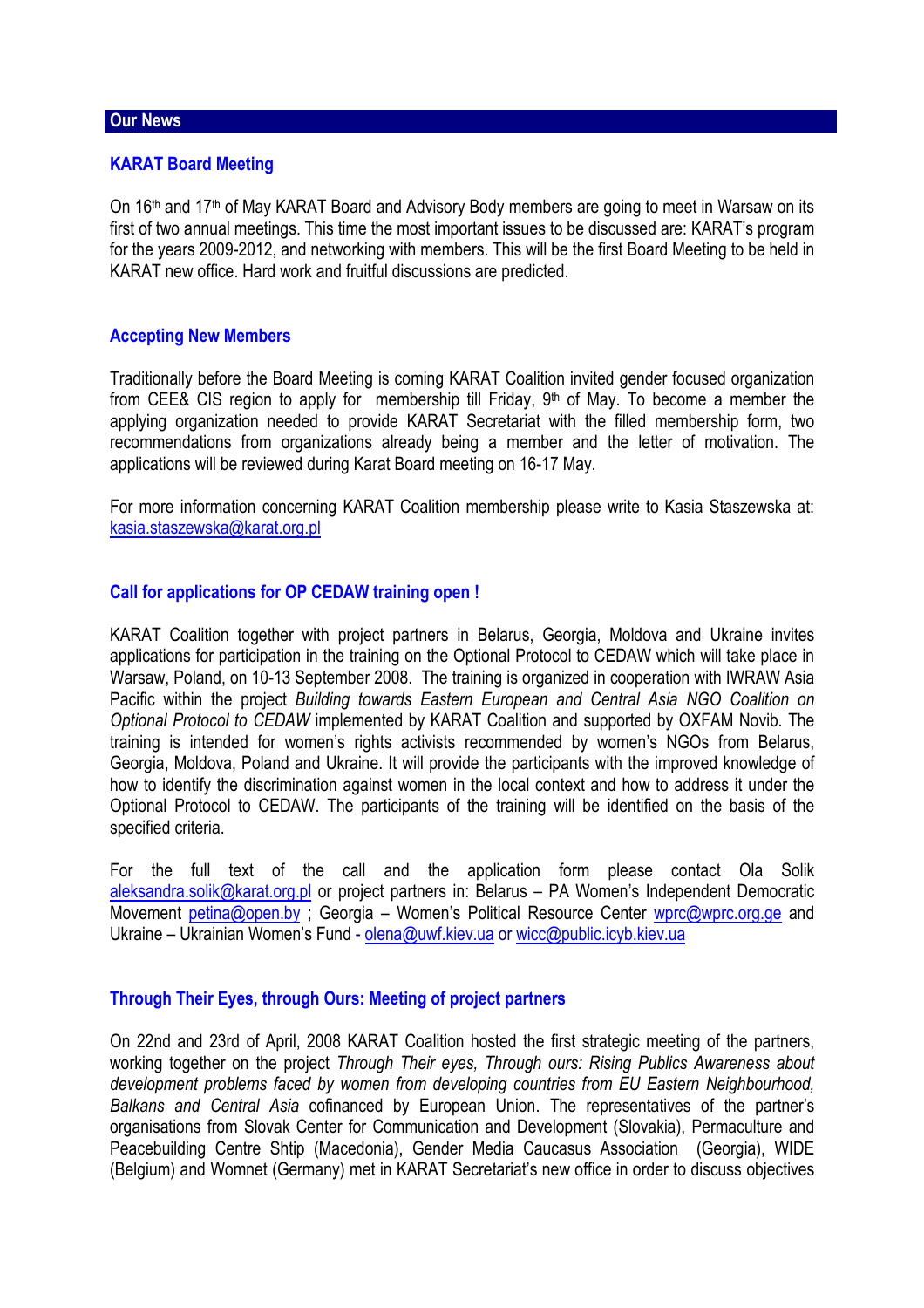of the project, role of each partner, timetable, budget and the activities. During the meeting the first decisions have been taken regarding the activities planned for this year: the art competition and the exhibition focusing on the economic situation of women of the region. The call for art competition will be announced on 1st of June.

Please note that project will place a very strong emphasis on involving as many KARAT members as possible. For more information please contact Ewa Pintera at: ewa.pintera@karat.org.pl

# **Women's labour rights in supermarkets: advisory group meeting**

Strategic Action Advise Body (SAAB) - experts group of *Labour right protection from gender perspective in the super/hypermarkets in Poland* project - consisting of lawyers, representatives of NGOs, Trade Unions, academics and decision makers met for the first time on May the  $7<sup>th</sup>$  in the KARAT Secretariat office. The SAAB's role is to provide expertise during the project implementation, contribution to monitoring and assessment process of labour rights as well as developing the recommendations for legal system changes. During the meeting the draft of the report focusing on the working conditions in supermarkets in Poland was presented. The results show again that salaries in hypermarkets are extremely low and employee rights continue to be breached particularly the ones concerning the overtime work reward and work over duties. Next SAAB meeting is expected in June.

For more information please contact Joanna Pieczynska at: joanna.pieczynska@karat.org.pl

## **Chinese women in Warsaw**

As a part of the project *Fair play in sporting goods industry*, KARAT hosted two women's advocates for workers rights from Hong Kong - Staphany Wong and Pui-Lin Sham. Staphany Wong is a researcher and campaigner involved in the Play Fair 2008 – an international campaign pursued in the lead up to the Olympic Games in Beijing. Pui-Lin Sham is an activist from Hong Kong who worked in the garment industry for over 20 years. She started working in the factory at the age of 13.

During meeting organized in the KARAT's Karat's Secretariat's new office on 9<sup>th</sup> of May, Staphany and Pui-Lin spoke about the working conditions in Chinese clothing factories and how Polish consumers can contribute to advancing these conditions. Both activists participated also in the panel discussion that took place at the doc review festival (one of the largest documentary film festival in the region) after the screening of China Blue – film that depicts working conditions in one of the Chinese clothing factory. The panel was coorganized by KARAT.

If you would to learn more please contact Joanna Szabunko at joanna szabunko@karat.org.pl For more information about doc review festival go to: http://www.docreview.pl/ We also encourage you to visit Play Fair 2008 website: http://playfair2008.org/

## **Dinner with Margot Wallstrom, Vice-President of European Commission**

During her two day visit in Poland on 17-18 April, Margot Wallstrom – EC vice-president and Commissioner for Institutional Relation and Communication Strategy met with Polish government and civil society. Representative of KARAT received an invitation for an informal dinner with Margot Wallstrom and Polish high level governmental bodies as well as Polish representation of the European Commission. In the conversation about the current women's situation in Poland, Kinga Lohmann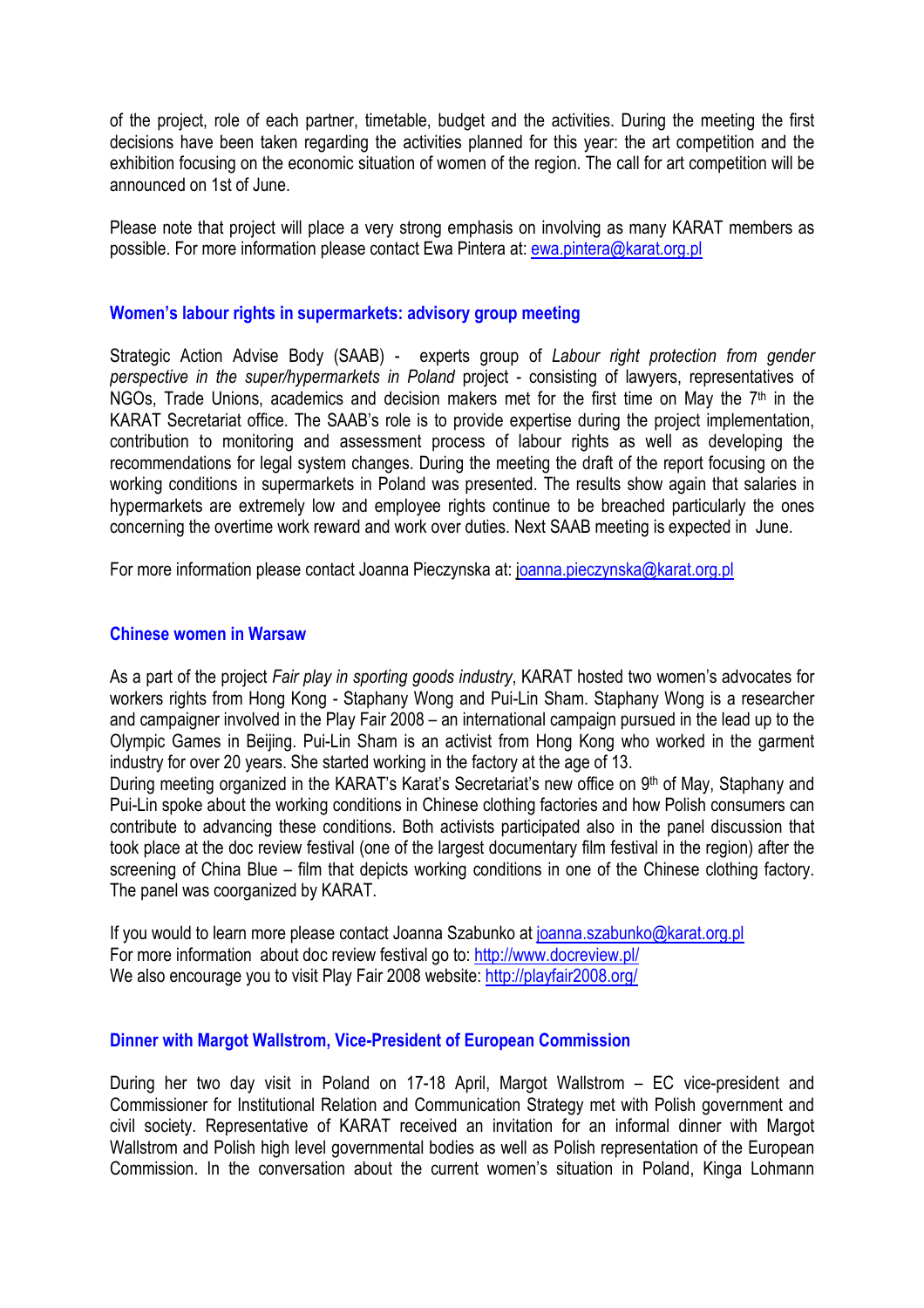expressed a concern about the governmental gender equality policy and the lack of understanding among politicians that gender equality requires a professional approach, expertise, knowledge and continuity at governmental level, as well as cooperation on regular basis with civil society, namely women's NGOs. She also stressed the enormous difficulties women's NGOs are facing with the access to EU funds at the governmental level and their dramatic financial situation that seriously limited their 'watch dog' activities.

# **KARAT's Participation in WIDE/UNIFEM consultation on gender equality in European aid**

As a regional CEE & CIS platform of WIDE KARAT Coalition joined the WIDE/UNIFEM Consultation on Gender Equality and Women's Empowerment: Challenges and opportunities ahead in the new European aid environment, which took place in Brussels on 7<sup>th</sup> of May. Almost 60 stakeholders from civil society organizations, the European Commission, the European Parliament, United Nations and UE Members States' missions met together to exchange ideas and develop common recommendations for two most important events concerning the new aid architecture: September 2008 Accra High Level Forum III and the November 2008 Doha Review International Conference of the Monterrey Consensus. Strong point of the meeting was a presentation prepared by the representatives of UNIFEM Project Office in Kyrgyzstan showing the results of the mapping study examining how the Paris Declaration on Aid Effectiveness is working in the country. The outcomes of the Consultation will serve as a lobby and advocacy work of WIDE towards the European Commission and EU Member States particularly concerning drafting Accra Agenda for Action - the outcome document of the High Level Forum on Aid Effectiveness in Accra, September 2008.

The consultation is part of a broader process organised by different CSOs, to ensure that the civil society perspectives, experiences and proposals are informing the implementation of the Paris Declaration on Aid Effectiveness and the Monterrey Consensus. For more information contact Nerea Craviotto at: nerea@wide-network.org or Kasia Staszewska at: kasia.staszewska@karat.org.pl

## **Update from Members**

## **Learn more about KARAT members!**



INFORMACIJOS We have a pleasure to introduce **Women's Issues Information Centre (WIIC)** which **CENTRAS** is one of the most active women NGO in Lithuania working since February 1996. Among the greatest organization's achievements in the recent years one can find completing International Date Rape Case research, organizing 16 days awareness against gender based violence events and conducting *Let's do business* trainings. Currently WICC is implementing 3 projects focusing on its 3 main expertise areas: preventing violence against women, family and work reconciliation and economic literacy. In 2008, for a second time already, "Equal Workplace" elections are going to be organized.

We strongly encourage you to learn more about the organization and visit the website which is also available in English: http://www.lygus.lt/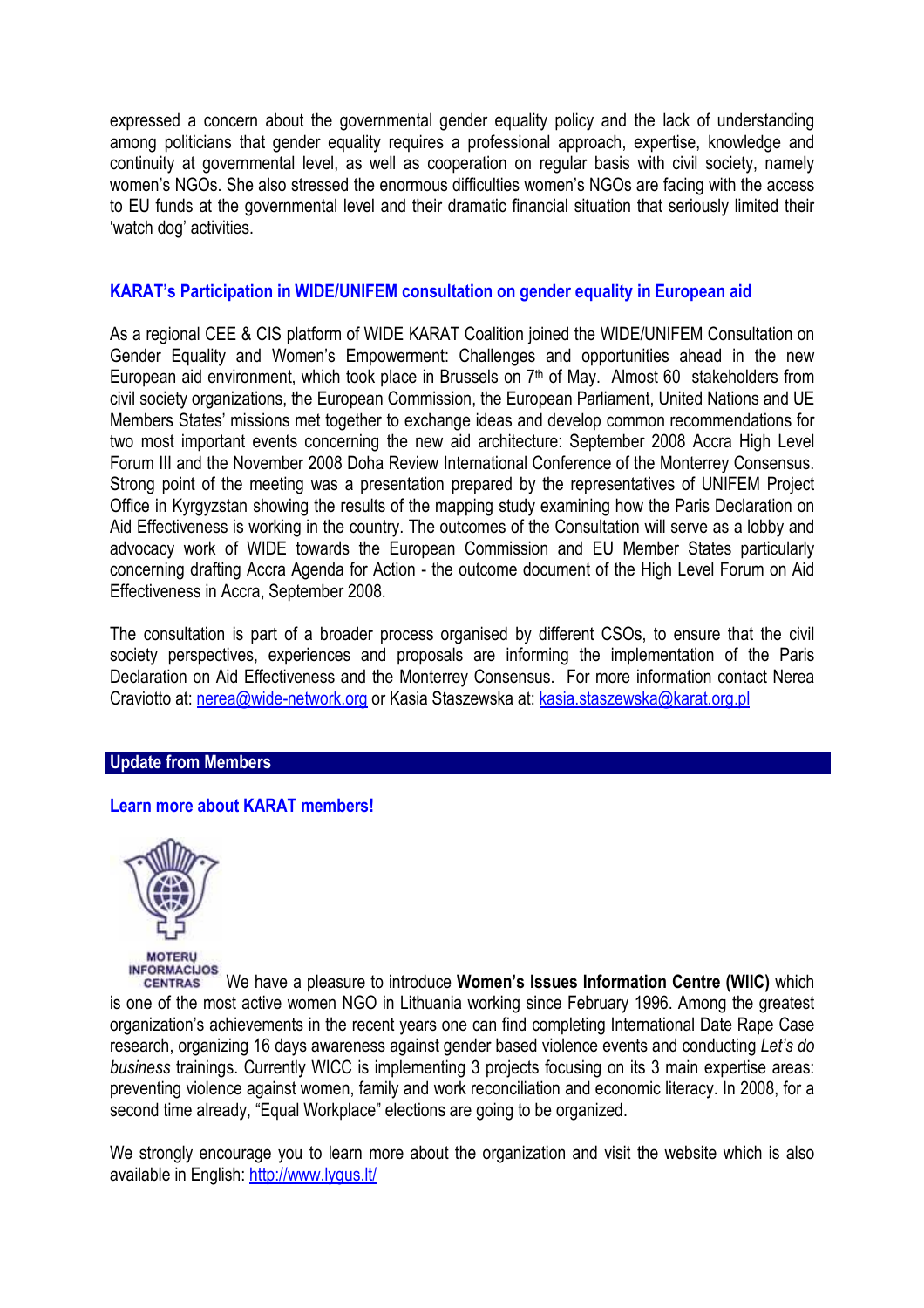If you have any questions you can also contact Dovile Rūkaitė at: dovile@lygus.lt



The **Women's Alliance for Development Foundation (WAD)** is a Bulgarian NGO working to promote women's issues and gender equality and administers the National Network for Equal Opportunities. Currently WAD focuses on advancing gender responsive good local governance by *Establishing citizens councils with Sofia city district mayors* project as well as on minority women inclusion and empowerment issues within *Transfer of expertise on combating trafficking to Roma women's NGOs* and *Developing favorable intercultural environment for intercultural education*  project implementation. During the last two years WAD managed to become a member of two NGOs consultative councils with municipalities and successfully contributed its advocacy efforts for parliamentary gender subcommittee establishment.

If you understand Bulgarian monthly bulletins about WAD activities are available on the organization website: www.women-bg.org , which also has its English section

In case of any question you can also contact Sevdalina Voynova at**:** svoynova@gmail.com

# **National/Members' News**

#### **AZERBAIJAN: Women's rights**

The meeting between deputy Minister of Justice of Azerbaijan, Togrul Musayev, and member of the UN Committee on Elimination of Discrimination Against Women, Pramila Patten was held. Ms Patten welcomed the fact that the country adopted law on gender equality and voiced hope that in the nearest future Azerbaijan will also introduce legal regulations and mechanisms aimed at combating genderbased violence that remains to be serious problem. The deputy Minister elaborated on how the country is implementing CEDAW Convention and other relevant international documents. He also expressed his concern about the violations of rights of refugee women.

More information is available at:

http://www.today.az/news/society/44406.html

#### **BULGARIA: Domestic violence law**

The Advocates for Human Rights and the Bulgarian Gender Research Foundation (BGRF) have just issued a new report titled *Implementation of the Bulgarian Law on Protection against Domestic Violence: A Human Rights Report*. This publication examines the functioning of the law on domestic violence that has been in force in Bulgaria since March 2005. It is based on monitoring of law implementation of by all actors, including the state, police, judges, prosecutors, media and NGOs. There are some improvements. In 2006 alone, there were over 6000 lawsuits that were carried out under the newly adopted law. Nevertheless, there is still much to be done to combat gender-based violence in Bulgaria. The report lists concrete steps to be done and provides recommendation to all actors involved. The full text of the report is available at:

http://stopvaw.org/sites/3f6d15f4-c12d-4515-8544 26b7a3a5a41e/uploads/FINAL\_REPORT.pdf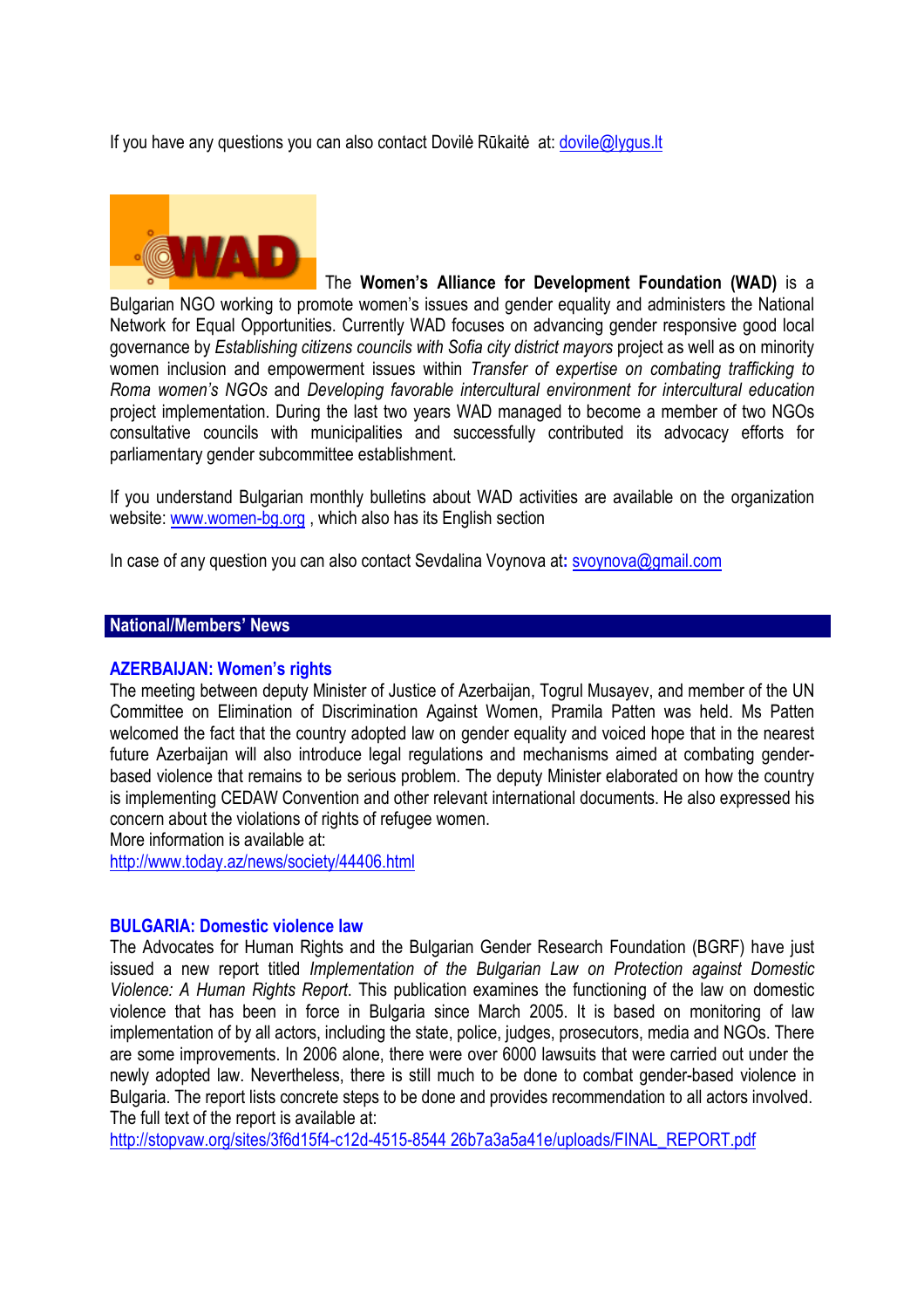#### **GEORGIA: Women urge the state to introduce quota system**

Women's Coalition of Georgia forwarded to the parliament 32 thousand signatures in support of ammendments to the country's elections legislation. The Coalition member, women's NGOs urge the authorities to amend legisation so that the country's parliament introduces temporary measures (quotas) to bring the number of women to 50%. According to the existing regulations, the parliament now is obliged to study and discuss the Women's Coalition's legislative initiative. "We hope that the new parliament, elected on May 21, will support activation of women's participation in decision-making processes," the Coalition members stressed talking to the media on May 2 press-conference.

#### **POLAND: Women's rights activists meet Commissioner Spidla**

The meeting was held in Brussels where women's organizations' delegation voiced their postulate regarding women's rights in Poland. Vladimir Spidla, EU Commissioner for Employment, Social Affairs and Equal Opportunities expressed his concern about the difficulties in implementation of equality policies in Poland and confirmed that he is aware that the country is late with putting into practice adequate gender equality mechanisms. It was even stated that if Poland is not going to comply with EU equality policies the country might be sued to European Court of Justice in Luxemburg. The most urgent need for Poland is to adopt act on equal treatment of women and men as well as establishing monitoring mechanisms.

To read more on this topic go to: http://www.neww.org.pl/en.php/news/news/1.html?&nw=4259&re=3

### **EU News**

#### **Decreased commitment for development?**

Last month, OECD (Organization for Economic Co-operation and Development) presented figures on the EU development aid in 2007 that indicate a significant decrease for the first time since 2000. The cuts are mostly remarkable in case of the richest European countries from the Group of eight (G8): United Kingdom (decrease by 29%), Germany and France. The president of the European Commission, Jose Manuel Barosso, expressed his concern and pointed out that this trend in Europe is 'dangerous'. Civil society organizations united in CONCORD (European NGO Confederation for Relief and Development) also raise alarm that this is a serious step backward that stays in stark contrast with the declared commitment of European governments to development assistance.

If you would like to learn more about this issue go to CONCORD's press release:

http://www.concordeurope.org/Public/Page.php?ID=4

#### **Gender equality and development cooperation**

KARAT welcomes the resolution of the European Parliament that calls upon the European Union to strengthen its commitment to gender equality within the context of the development cooperation. The resolution on Gender Equality and Women's Empowerment gives especially severe critique of the mechanism called Development Cooperation Instrument (DCI). Moreover, the European Parliaments notes that only 5% of the funding available under the thematic programme called 'Investing in People' is allocated to women. What is also upsetting is that there are no gender – specific targets and activities in the Country Strategy Papers.

The resolution is available at:

http://www.europarl.europa.eu/sides/getDoc.do?pubRef=-//EP//TEXT+TA+P6-TA-2008- 0103+0+DOC+XML+V0//EN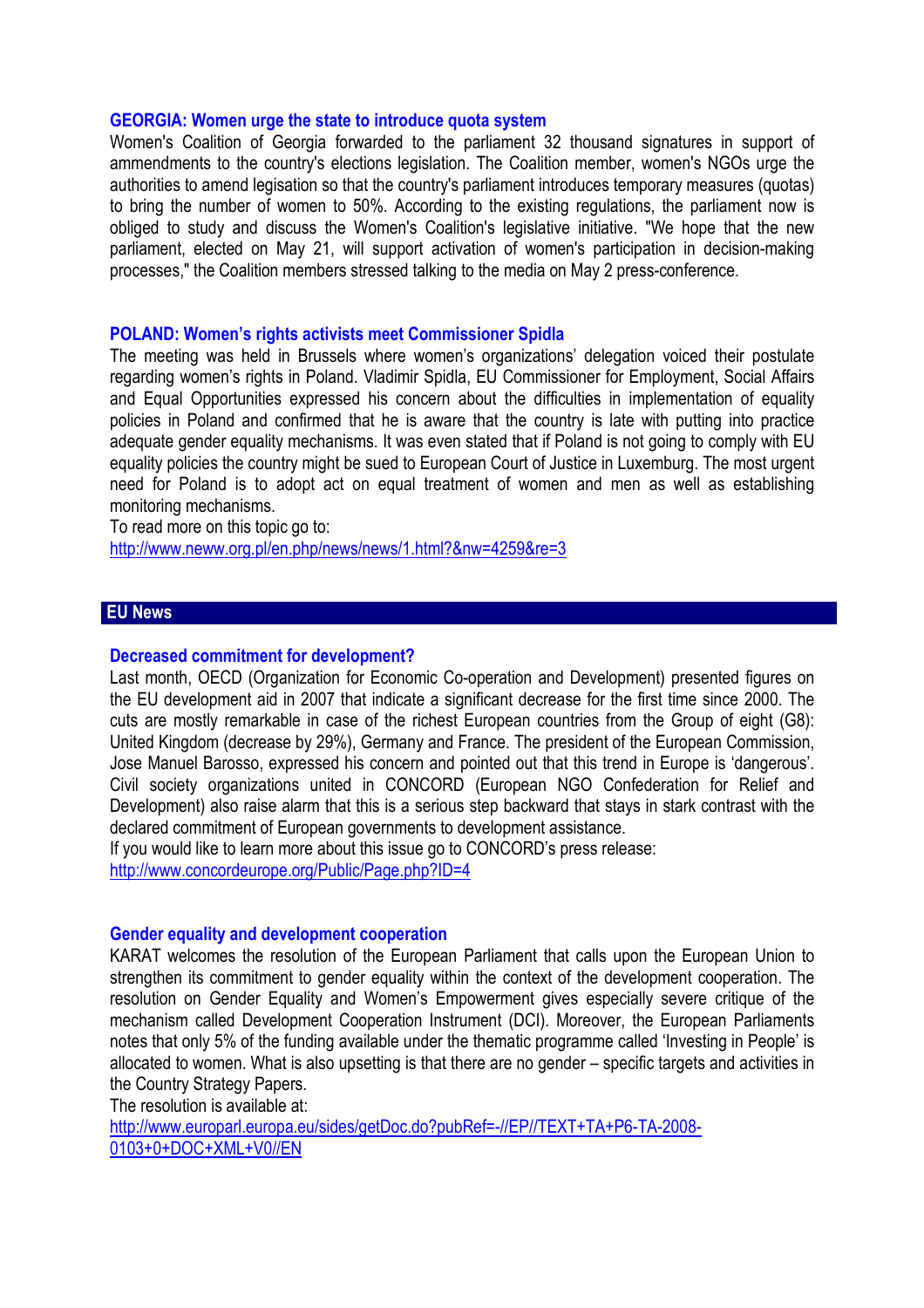# **Other News**

#### **New director of UNIFEM**

New executive director of UNIFEM has been appointed - Inés Alberdi from Spain. Election has been coordinated by UNDP (United Nations Development Programme), UN Secretary General Ban Ki-moon and the UNIFEM Consultative Committee. Women's groups are highly concerned about the election process. In general, the most important part of the recruitment procedure is interview panel, after which six short listed candidates have been reviewed. One candidate has been identified as most competent and suitable for the position – Gita Sen. However, due to a pressures exerted by the Spanish government Mrs Alberdi has been taken once more for consideration. Women's rights advocates are highly alert by the politicization of the whole process and the final decision making.

For the official UN press release go to:

http://www.un.org/apps/news/story.asp?NewsID=26238&Cr=unifem&Cr1=

To get familiar with the critical DAWN (Development Alternatives with Women for New Era) analysis of the process go to:

http://www.dawnnet.org/ARCHIVE/NOTICE\_BOARD.html#dsun

## **UN ECOSOC: Gender missing in FfD**

Women's group are rather disappointed with the special high-level meeting of the ECOSOC that took place on 14th of April, at which such topics as rising commodity prices, declining development aid and the devastating impact of climate change on developing countries have been discussed. The meeting was meant to be a preparation for the upcoming International Conference on Financing for Development (FfD) scheduled to take place in November, 2008 in Qatari.

However, what was obviously missing in the agenda is gender-sensitivity. Some governments, however, claimed that there is a need to incorporate gender equality into development cooperation strategies, the issue was not sufficiently reflected in the general discussion. Women's rights community claims that FfD process (that started in Mexico in 2002) downgrades the gender perspective in development financing. For instance, there is no single reference to gender equality in the chapter addressing official development assistance (ODA) in the Monterrey Consensus (adopted in Mexico). NGOs (Eurostep, Social Watch) report that in fact only 0,1% of ODA is spent on gender equality and the empowerment of women. Without achieving gender equality, sustainable development also cannot be achived. Thus aid assistance must be directed at women, including sexual and reproductive health and rights.

Women's movement, including such organization like AWID or WIDE will further intensify their lobby to recognize gender aspects of development before the conference in Qatari.

To read more about this issue go to:

http://www.ipsnews.net/news.asp?idnews=42035

## **Information Sharing**

## **EU Free Trade Agreements**

New manual for civil society groups on agreements between European Union and developing countries in now available. Apart from academic research, this tool reviews case studies. The manual has been jointly released by ActionAid, Christian Aid and Oxfam International.

It is available online at:

http://www.bilaterals.org/article.php3?id\_article=11840